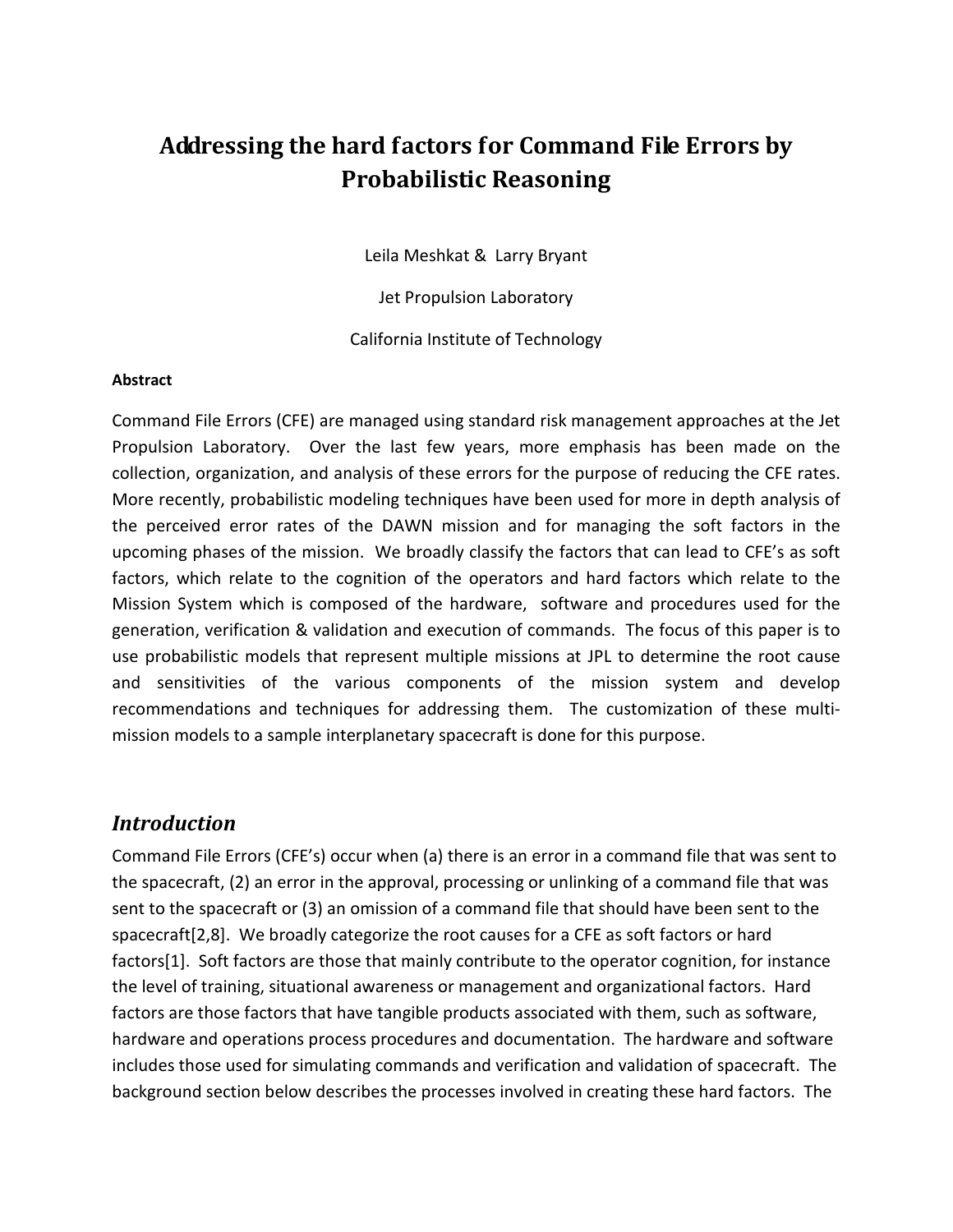approach section describes the study conducted here in collecting and analyzing the command file errors associated with the hard factors as well as the insight provided by this study.

# *Background*

The investigation into the root causes of command file errors has led us to abstract these causes and represent them in compact, executable models.



A simple abstraction of the model is shown in figure 1. This figure shows that command file errors can be caused due to slips or mistakes. Mistakes occur when the operators' decision in terms of the course of action is flawed and slips occur when the execution of the decision is incorrect. In order to manage CFE's, it's important to take into consideration all their possible causes, and the inter-relationships between these causes and each of their effects. This can be represented with a Directed Acyclic Graph (DAG). Furthermore, the probabilistic relationships between the nodes in this network can be captured and analyzed using Bayesian techniques [3,4]. Hence the applicability of Bayesian Belief Networks (BBNs) for the systems analysis and management of CFEs.

Deliberation on the soft factors that result in CFE's using BBN's led us to quantitatively establish the influence of management and organizational factors, which, in turn affect the situational awareness and inter and intra team communications of flight system operations teams [10,11]. Figure 2 elaborates on the hard factors that have been associated with command file errors. These are classified as the simulators, which include hardware simulations and hardware with software in the loop simulators, the actual software on the spacecraft, which includes the ground and flight software and the process procedures and documentation of the mission system.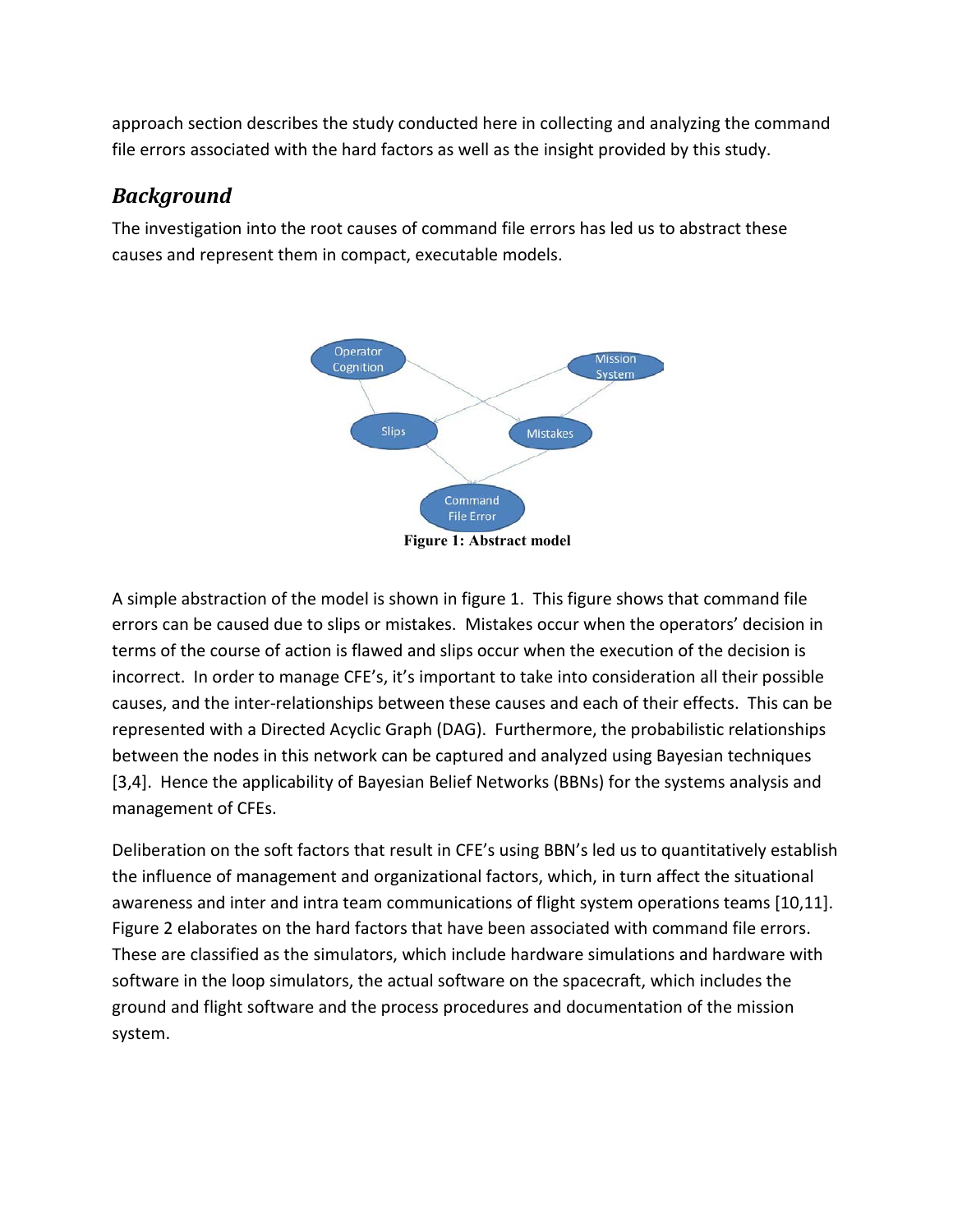

#### Figure 2: Hard Factors associated with Command File Errors

Errors that are occur due to process procedures have been traced back to inadequacies in the requirements, the process and interface maturity and the utility of the procedures. Errors associated with ground and flight software are traced back to the coding, requirements or configurations associated with them. As far as the simulations are concerned, their errors are traced to the utility, fidelity or maintenance of the simulators, whether software only or hardware based simulators with software in the loop.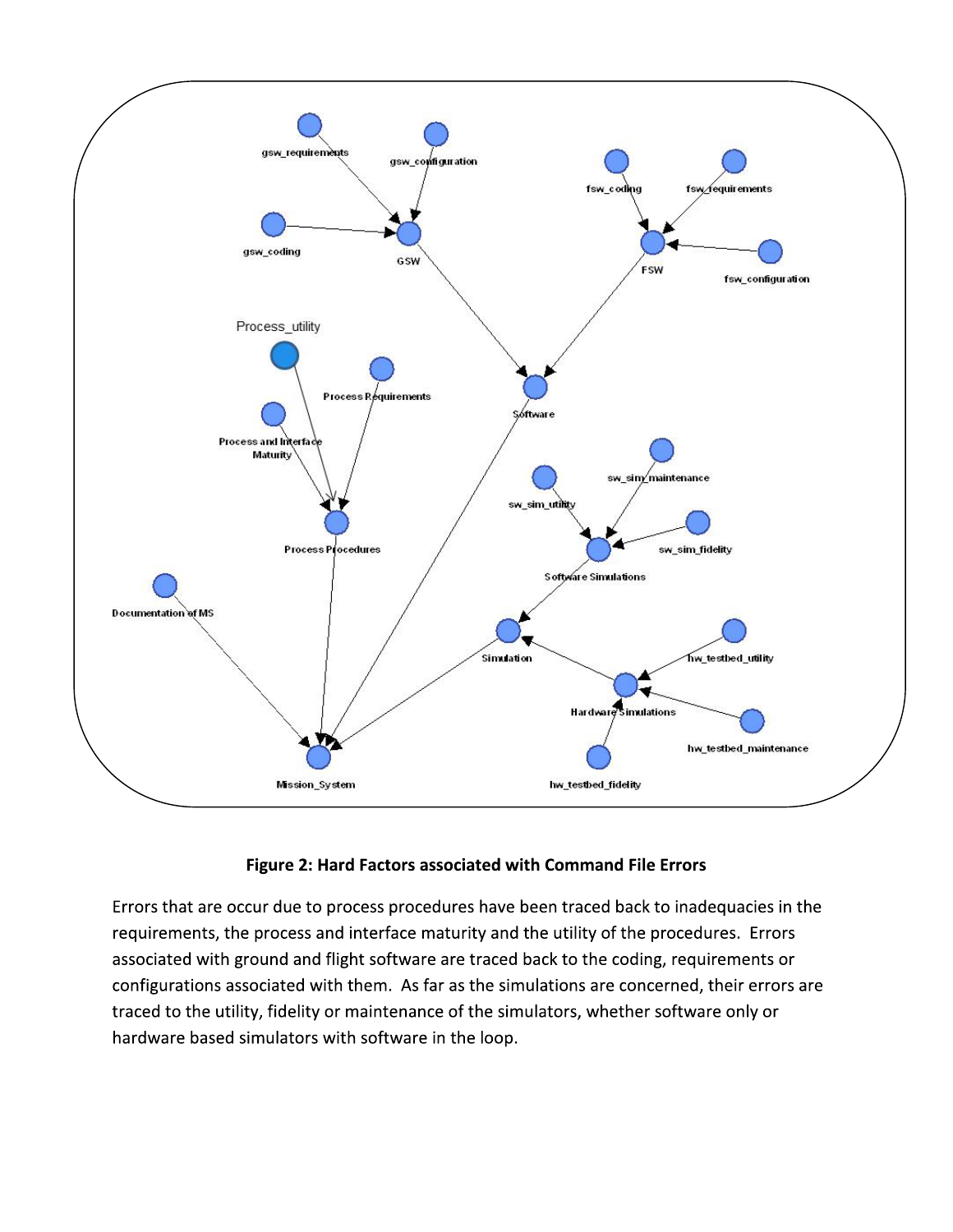#### **Hard Factors:**

A study across sixteen JPL missions and eleven years indicates that roughly one third of command file errors are attributed to hard factors. More in-depth examination of a specific flight project indicates that even though the ones attributed only to hard factors are only onethird of the whole, more than half of all command file errors have both hard and soft factors associated with them. A simple example is when a flight rule is defined somewhat ambiguously in the procedures and its effect is also not communicated across the teams. So the procedure part of this is a hard factor issue and the communication part a soft factor. And hence the root cause is a combination of hard and soft factors.

In this section, we discuss each of the main categories of hard factors separately and explain the current state of practice in terms of how they are developed and maintained throughout the lifecycle of a flight project.

#### **Simulations**

Modeling & Simulation techniques are widely used across projects throughout their lifecycles. Although each flight project at JPL does have its own simulations, there are also a suite of tools and planning and sequencing products that are provided by a multi-mission institute, called the MGSS (Multi-mission Ground Systems & Services) that projects then tailor to their own needs.

Typically, the sophistication of the simulation tools that are used for command generation depends on the budget of the flight project in question. In particular, the hardware simulations, which are called Systems Test Laboratories (STLs) may be very complete and provide an accurate engineering model of the spacecraft. They may have their own command and data handling system, recorders (tape or digital) and a power batteries. There may even be engineering models of instruments which are fully functional and breadboards where they test commands. The flight software which is loaded on to the STL's is typically the same flight software that is on the spacecraft. So the interaction between the commands and the flight software on the spacecraft is simulated from end to end before sending the commands to the actual spacecraft. The various software tools and test-bed elements are often developed and used first during the ATLO (Assembly, Test & Launch Operations) phase and carried through to the Operations phase.

As the budget becomes more constrained, the level of fidelity of the hardware engineering models are typically reduced. For instance, there may be a block of wood that simulates the weight of the instruments instead of real instruments. There may also be a power battery simulator instead of replicas of the batteries and solar cells. Some parts of the system may also be represented with their software models that provide the inputs and outputs and hence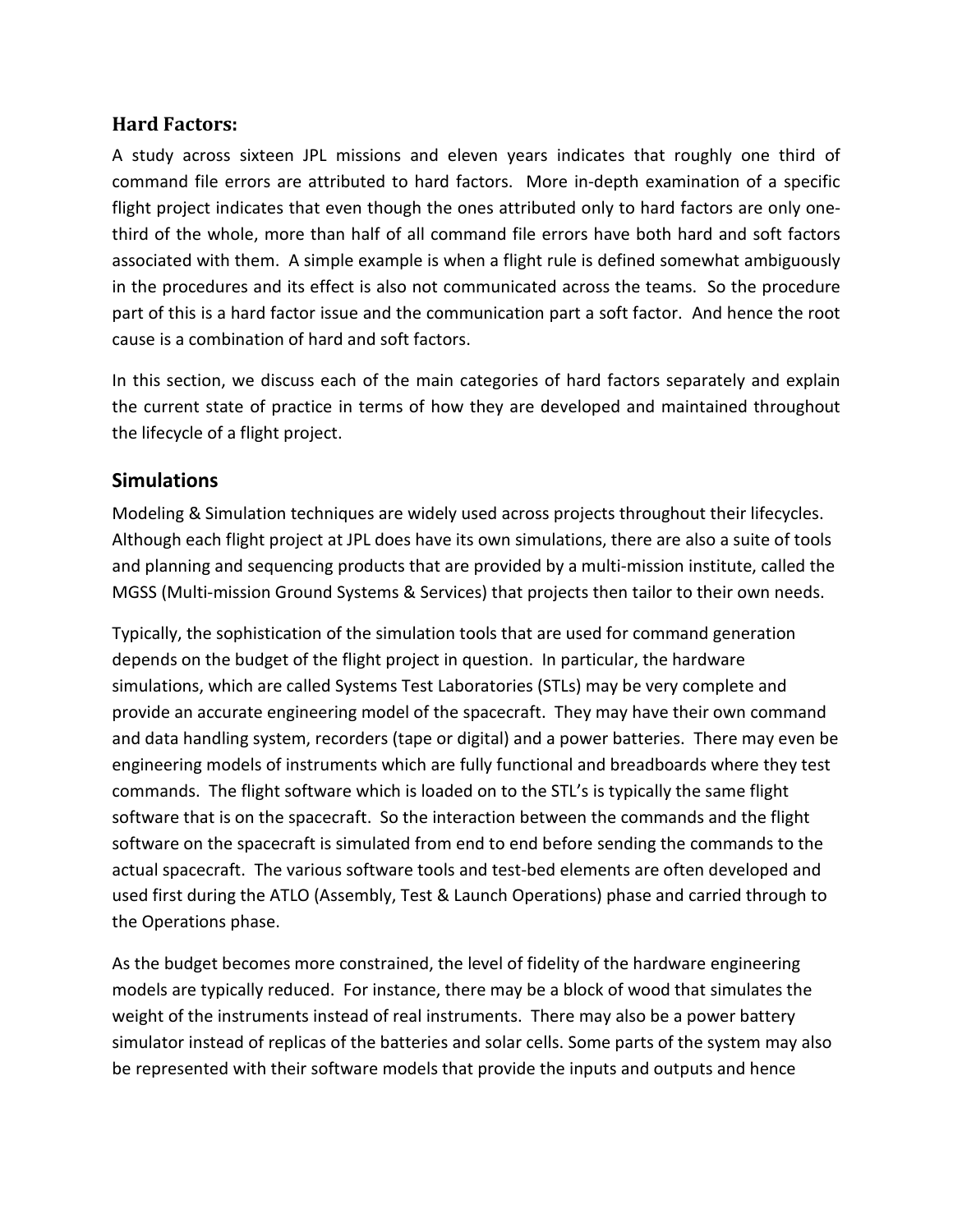provide continuity (for instance in the case of various thermal modes this may be an alternative to having a full thermal system engineering model).

We have broadly classified simulations as hardware based and software based. And elements that may lead to their inadequacy are their lack of fidelity, the lack of maintenance such that they don't reflect the latest state of the spacecraft or the lack of user-friendliness such that it's too hard to use them or interpret their results. Software based simulations simply simulate the end to end spacecraft system rather than providing an actual physical model of it.

### **Software**

The ground software is software which is used to generate commands. It often includes a plethora of tools which are initially obtained from the MGSS and then customized for the project at hand. Clearly, the inadequacy of the software used for generating commands could easily contribute to errors in the command files. The root cause of this inadequacy could be either in the requirements associated with the ground software, the configuration of the software and how the various tools work in concert with each other or the actual coding of the software.

Commands that are sent to the spacecraft interact with the flight software and it's this interaction that may result in an error. Therefore, the flight software(fsw) may also contribute to CFE's. Often these errors occur due to the inadequacy of capturing the interactions between the command and the fsw in the requirements documents for the fsw. The configuration and coding of this software may also contribute to such errors.

# **Procedures**

The procedures documents and flight rules aim to provide a guideline for the development of command files. They therefore must contain sufficient and accurate information about both the flight and ground system and the process for creating commands for every phase of the flight project.

A significant portion of CFE's that occur due to the hard factors can be attributed to procedures. On one hand, there is often a lack of maturity in the procedures at the offset of the project and only when the spacecraft has been operated on for a while do they gain the necessary maturity. On the other hand, sometimes the procedures are accurate but are not followed because they are too hard and complex to understand. And of course sometimes the requirements based on which the procedures are created are not complete, and specifically, don't address the interaction effects between the various elements involved in the generation of command files.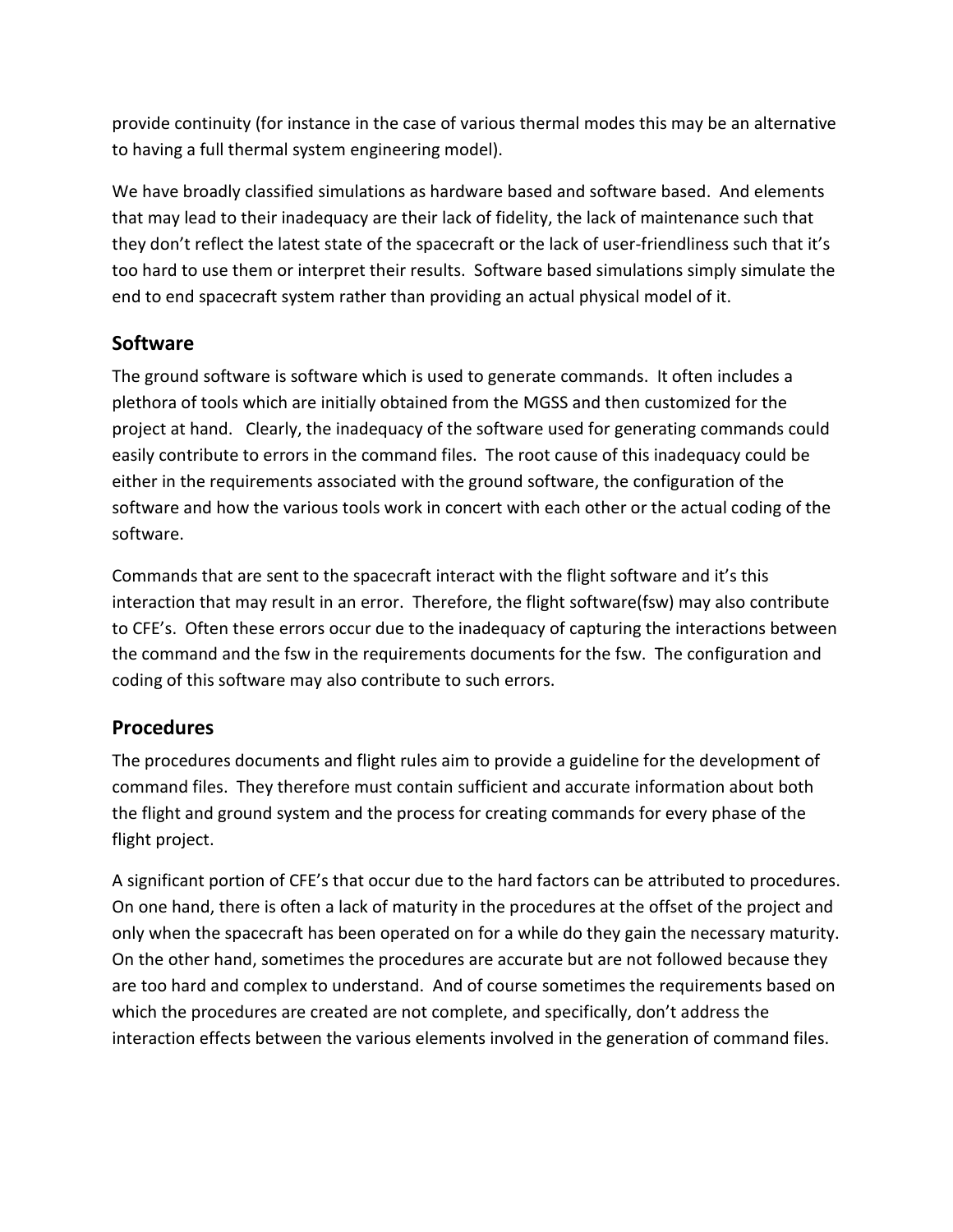### **Flight System Documentation**

The flight system is sometimes built by contractors but managed and operated at JPL. In these instances, the quality of the documenation associated with the flight system is very significant when it comes to operating the system.

# *Approach*

The approach used for this study is to (1) determine the frequency of errors associated with each of the nodes for a sample flight project (2) use this data, combined with subject matter expertise to populate an associated BBN. This BBN will then be assessed and analyzed to provide insight into the sensitivity of command file errors to the hard factors and how projects might optimize their investments in terms of reducing the CFE rates. It's important to note that the models in this paper are built based on a combination of expert opinions and subjective data. These models will be iterated upon with the experts and customized to individual projects several times before they are infused within the project team and used to provide insight.

## **Complete Model**

In this section, we provide context by describing quantitative experiments that are based on the full BBN model representing the causes of the CFE's. The next section then focuses on conducting probabilistic reasoning for root cause analysis of the hard factors per se.

Figure 3 shows a screen shot of the actual BBN model in the SAMIM [ref] tool query mode. The circles indicate the nodes of the BBN and the rectangles the probabilities associated with them. This model has been generated by combining data elicited from experts with actual data from the problem failure reporting database for a sample inter-planetary spacecraft.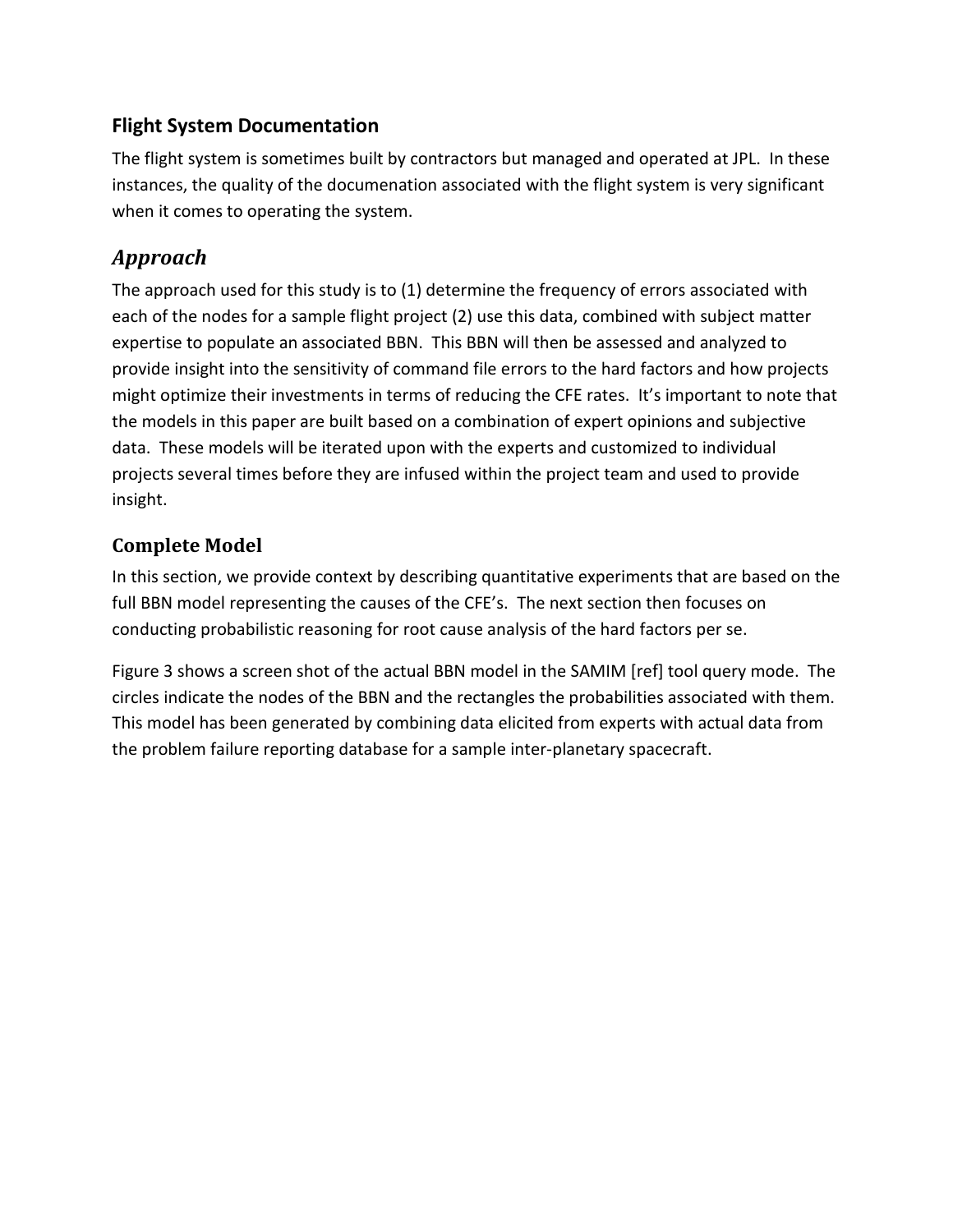|                                     | Average | Early Phase or Critical Event Cruise Phase |        |
|-------------------------------------|---------|--------------------------------------------|--------|
| <b>Command Error</b>                | 1.65%   | 1.84%                                      | 0.78%  |
| Mistake                             | 23.57%  | 26.24%                                     | 11.15% |
| Slip                                | 23.50%  | 26.16%                                     | 11.11% |
| <b>Operator Cognition Incorrect</b> | 21.90%  | 24.24%                                     | 9.68%  |
| Mission System Inadequate           | 2.21%   | 2.73%                                      | 1.66%  |
| <b>Situational Awareness Low</b>    | 22%     | 25.81%                                     | 16.85% |
| Skill Level Low                     | 7%      | 7.00%                                      | 7.00%  |
| <b>Operational Complexity High</b>  | 50%     | 65.00%                                     | 35%    |
| Process Procedures Inadequate       | 2.50%   | 3.00%                                      | 1.50%  |
| Software Inadequate                 | 1.75%   | 2.15%                                      | 1.45%  |
| <b>GSW Inadequate</b>               | 3%      | 7.00%                                      | 4%     |
| FSW Inadequate                      | 3.75%   | 3.75%                                      | 3.25%  |
| Simulation Inadequate               | 2.77%   | 3.71%                                      | 1.54%  |
| Hardware Simulation Inadequate      | 6.85%   | 8.55%                                      | 4.72%  |
| Software Simulation Inadequate      | 7.00%   | 10.00%                                     | 3%     |

**Table 1: Comparison of probability of key nodes during different mission phases.**



#### **Figure 3: Screen-shot of the BBN model in the SAMIAM tool Query mode – with posterior probabilities.**

Table 1 provides a comparison of the probability of key nodes in the BBN during the various mission phases. A graph corresponding with this table is shown in figure 4.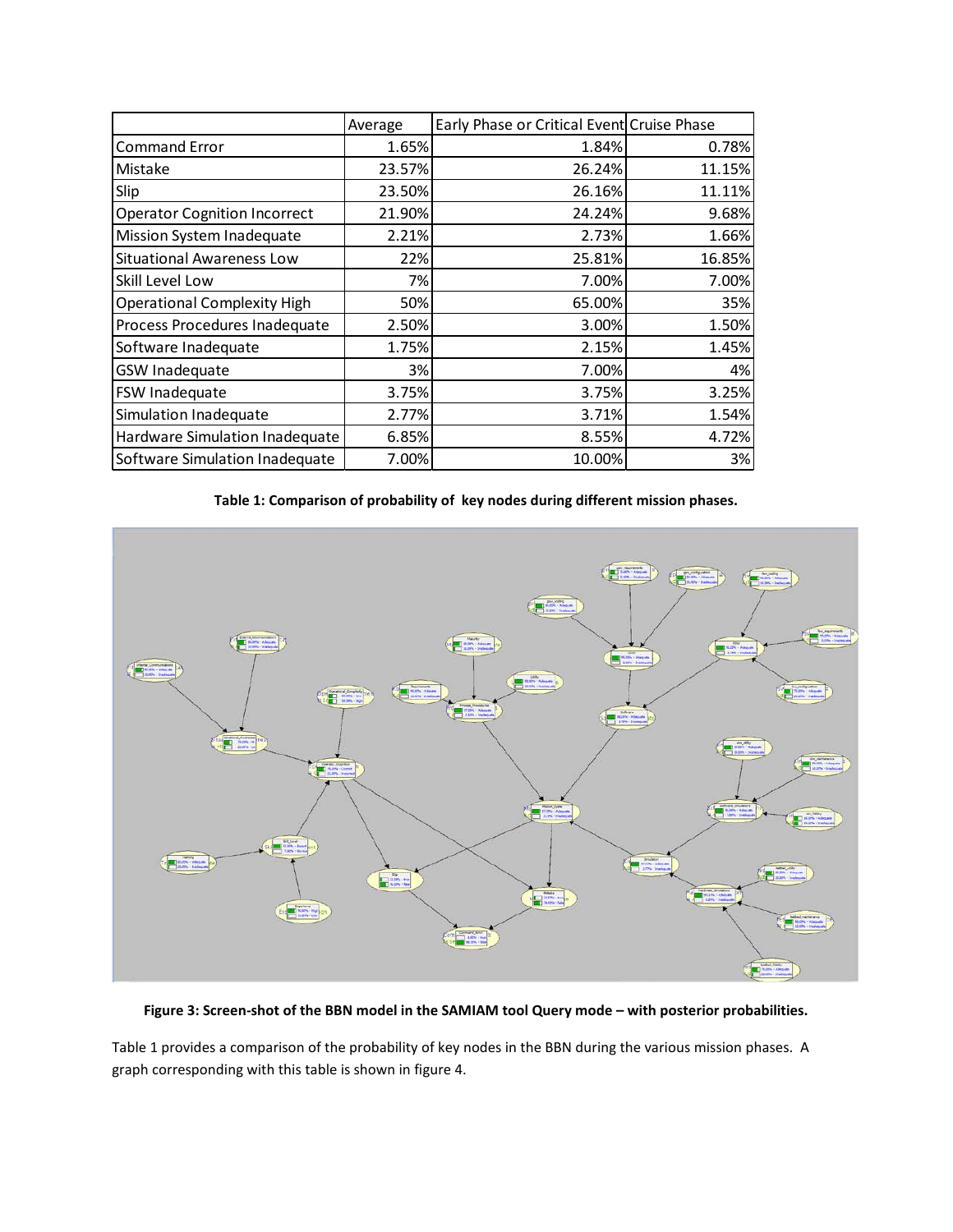

**Figure 4: Graph corresponding with the probability of key nodes shown in table 1.**

As it can be seen in table 1 and figure 4, the key drivers for the difference in the command file error rates during the various phases are the increase in the operational complexity of the mission which in turn affects the cognition of the operators. Furthermore, during the critical phases of the mission, since we are dealing with a lot of uncertainty, the process procedures associated with commanding are less mature and the fidelity of the software and hardware simulation models lower. Another key difference is in the situational awareness which in turn depends on the communications between teams as well as the simulation models available.

#### **Hard Factors**

In this section, we focus on the hard factors, or the Mission Systems branch of the BBN and conduct some experiments to determine (1) the sensitivity of the adequacy of the Mission System, as it relates to command file errors to each of the elements of the simulation, software and process procedures and (2) areas where we could get the biggest return by providing improvements.

The sensitivity of the Inadequacy of the Mission system to the adequacy of each of the elements that contribute to the hard factors is shown in table 2. These numbers are obtained by assessing the level of inadequacy of the mission system for the two extreme cases of each variable: when it is 100% adequate and when it is 100% inadequate. Note that the sensitivity to Simulation in general is much higher than the sensitivity to each of the elements of simulation (hardware simulations & software simulations). This indicates a significant interaction effect. Simulations are used concurrently and the inadequacy of one type may be mitigated by the adequacy of another. Same statement holds for the process procedures and software factors.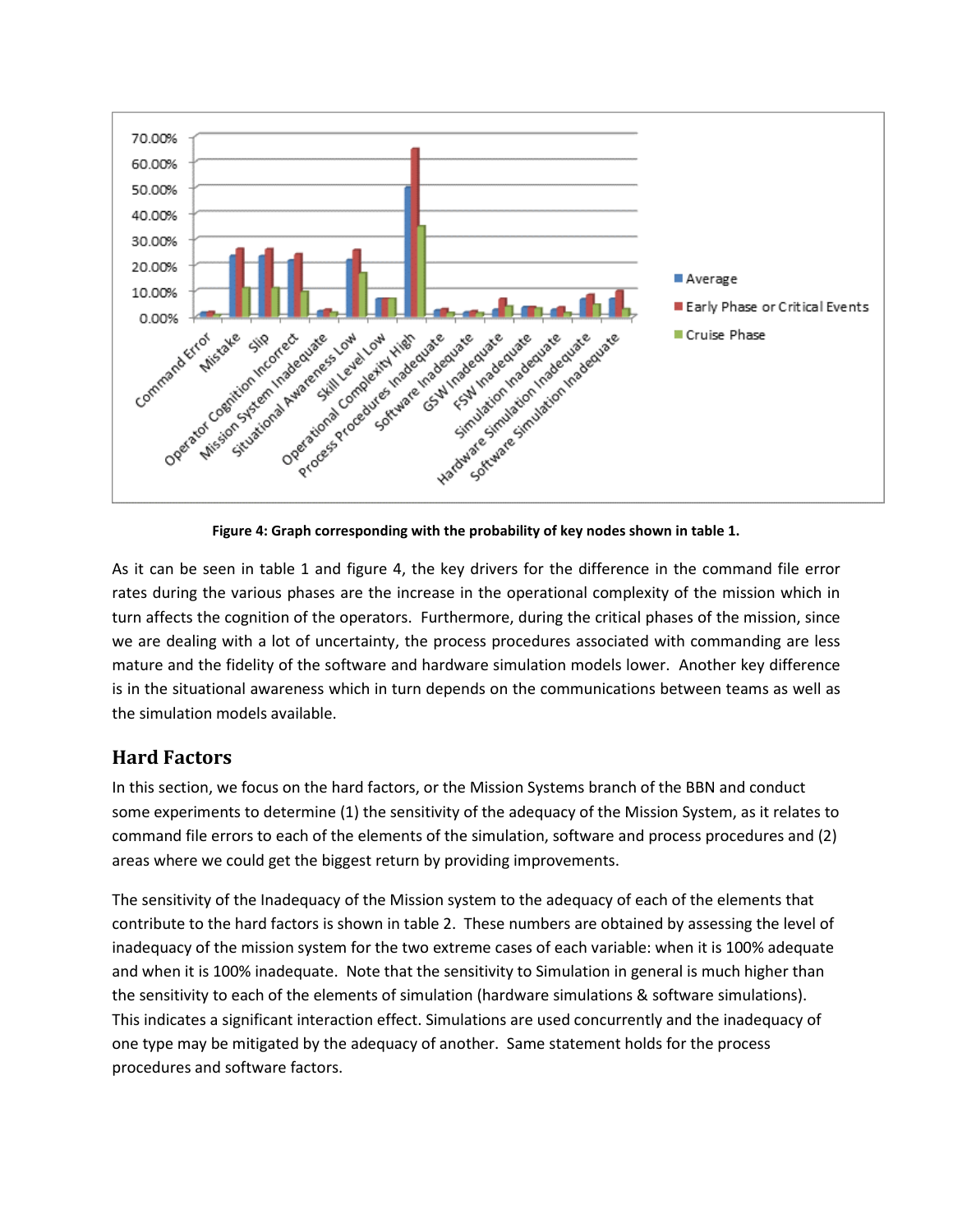|                           |                             |               | Sensitivity of<br>Mission System |
|---------------------------|-----------------------------|---------------|----------------------------------|
|                           |                             |               | Inadequacy to:                   |
| Simulation                |                             |               | 14                               |
|                           | <b>Hardware Simulations</b> |               | 2.8                              |
|                           |                             | utility       | 0.48                             |
|                           |                             | maintenance   | 0.26                             |
|                           |                             | fidelity      | 0.25                             |
|                           | <b>Software Simulations</b> |               | 2.8                              |
|                           |                             | utility       | 0.28                             |
|                           |                             | maintenance   | 0.28                             |
|                           |                             | fidelity      | 0.28                             |
| Software                  |                             |               | 15                               |
|                           | <b>Ground Software</b>      |               | 3                                |
|                           |                             | coding        | 0.3                              |
|                           |                             | requirements  | 0.15                             |
|                           |                             | configuration | 0.3                              |
|                           | Flight Software             |               | 3                                |
|                           |                             | coding        | 0.3                              |
|                           |                             | requirements  | 0.15                             |
|                           |                             | configuration | 0.3                              |
| <b>Process Procedures</b> |                             |               | 15                               |
|                           |                             | utility       | 1.5                              |
|                           |                             | requirements  | 0.75                             |
|                           |                             | maturity      | 0.75                             |
|                           |                             |               |                                  |

|  |  | Table 2: Sensitivity Analysis for the Hard Factors |  |  |  |  |
|--|--|----------------------------------------------------|--|--|--|--|
|--|--|----------------------------------------------------|--|--|--|--|

In order to determine where we would be able to invest to get the biggest improvement, we need to take into consideration (1) the current value of the variable in question as opposed to its worst case scenario and (2) examine the root level nodes which are actionable. Table 3 shows the Improvement Potential of each of these root level nodes. This is obtained by finding the difference in the level of adequacy of the mission system that results by changing the level of adequacy of the variable from its current value to a state in which it is 100% adequate. A graph corresponding to this table is seen in figure 4. It's clear that the area with the biggest improvement potential is the utility of the procedures. The next area seems to be the configuration of the flight software and the utility and fidelity of the hardware simulators.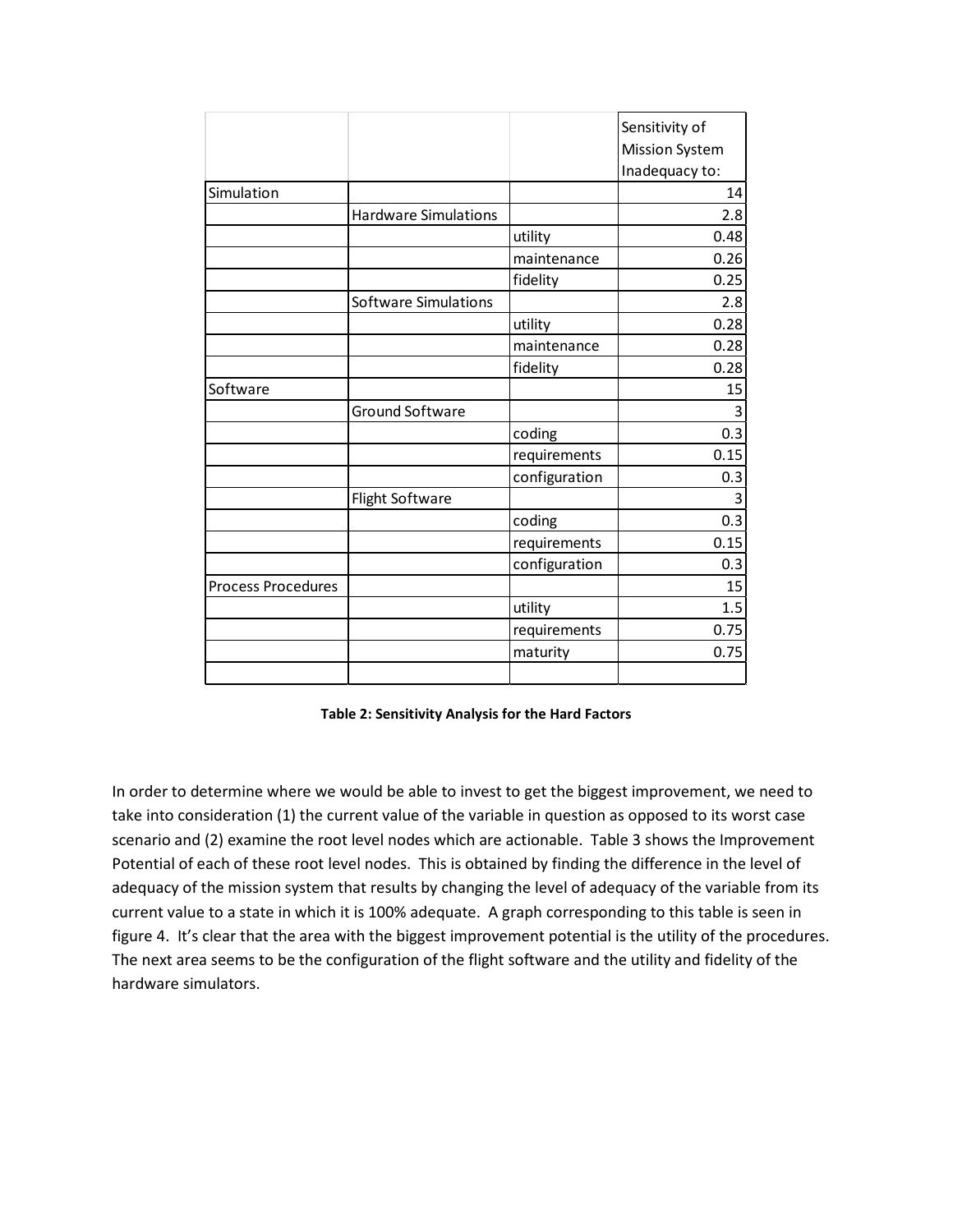|                    | Improvement |
|--------------------|-------------|
| Root Level Node    | Potential   |
| hw-sim-utility     | 0.05        |
| hw-sim-maintenance | 0.02        |
| hw-sim-fidelity    | 0.05        |
| sw-sim-utility     | 0.03        |
| sw-sim-maintenance | 0.03        |
| sw-sim-fidelity    | 0.03        |
| gsw-coding         | 0.04        |
| gsw-requirements   | 0.04        |
| gsw-configuration  | 0.03        |
| fsw-coding         | 0.03        |
| fsw-requirements   | Ω           |
| fsw-configuration  | 0.06        |
| proc-utility       | 0.15        |
| proc-requirements  | 0.03        |
| proc-maturity      | 0.03        |

**Table 3: Improvement Potential for Root Nodes** 



Figure 4: Graph Representing the Improvement Potential for Root Nodes.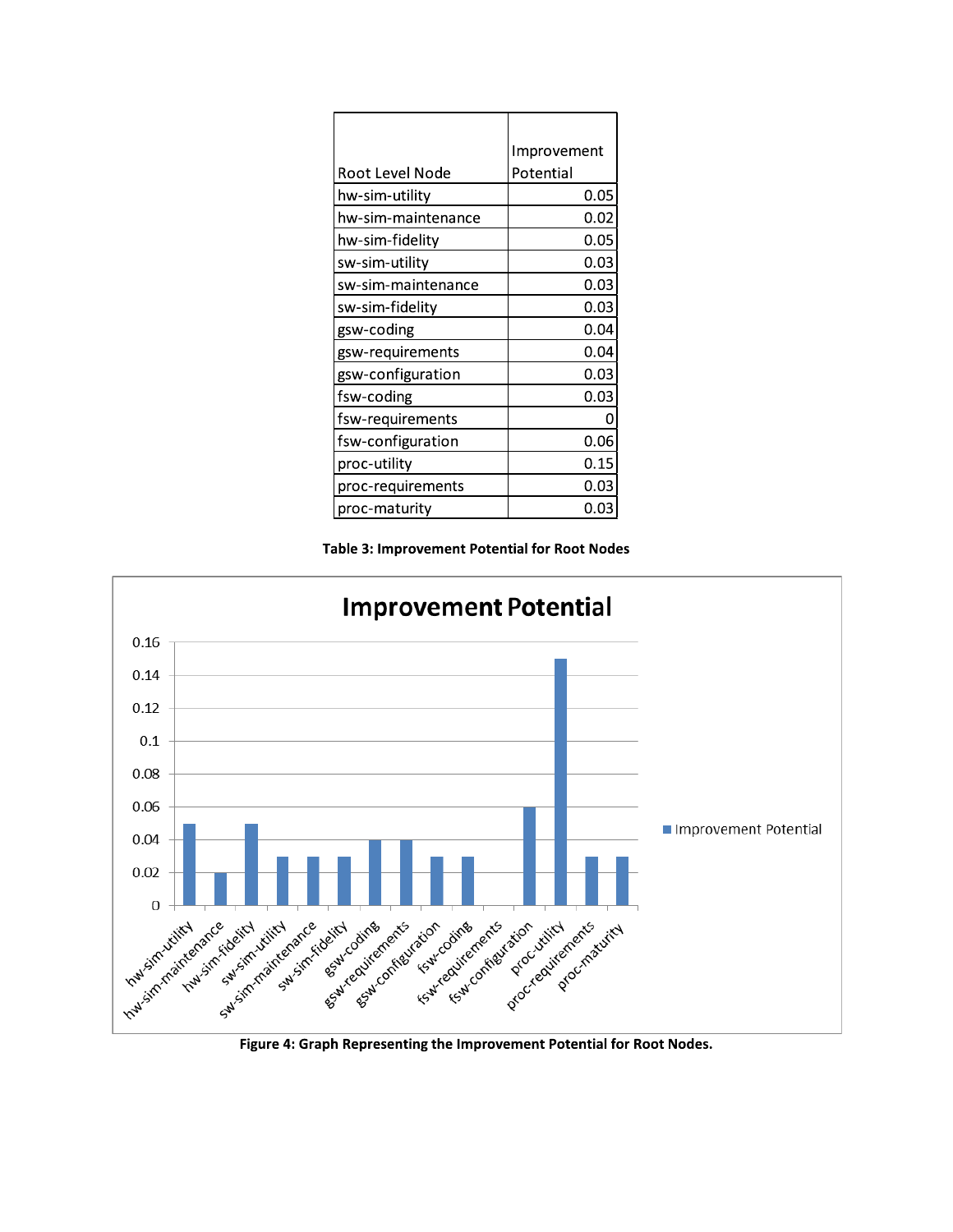# *Summary & Future Directions*

We classified the factors that can lead to command file errors into hard and soft factors. Hard factors are those elements of the system which are tangible, such as the simulation test-beds, the ground and flight software and the process procedures. We then focused on the hard factors and discussed how they are developed and what causes them to contribute to command file errors. A Bayesian Belief Network which represents the probabilistic and causal relationships within the system used to generate command files was then presented and some experiments were done to determine the sensitivity of the Mission System to each of the elements of the hard factors and the areas with the most improvement potential which could yield the highest return on investments.

We are currently conducting empirical studies on a set of flight projects in order to validate the various findings of the BBN models. These studies include regression analysis, design of experiments and factor analysis.

In the future, we plan on iterating on the model used for this study with the subject matter experts on the flight project in question several times until the results seem completely agreeable to them and then infuse it within the teams for assistance in making decisions for managing the risk of command file errors for the upcoming critical activities of the mission. Further, we will be summarizing results of studies on a number of flight projects to provide insight to the MGSS to help with improving their current multi-mission infrastructure.

### *Acknowledgements*

The work reported in this paper was performed at the Jet Propulsion Laboratory, California Institute of Technology under a contract with NASA. The authors would like to acknowledge the material provided by Grant Faris as well as his invaluable insights and advice. We would also like to acknowledge Bruce Wagoner for the formation of the structure of the model and Chuck Scott and Ed Hirst for providing us with expert data.

### *References*

- 1. L. Meshkat & L. Bryant, "Managing the Risk of Command File Errors", AIAA Aerospace Sciences Meeting, January 2013.
- 2. Grant Faris, "Proposed Institutional Command File Error Definition, Categories, and Metrics". 3 April 2008.
- 3. P. Trucco, E. Cagno & O. Grande, " A Bayesian Belief Network Approach for Integrating Human and Organizational Factors in Risk Analysis: A Case Study for the Maritime Industry.